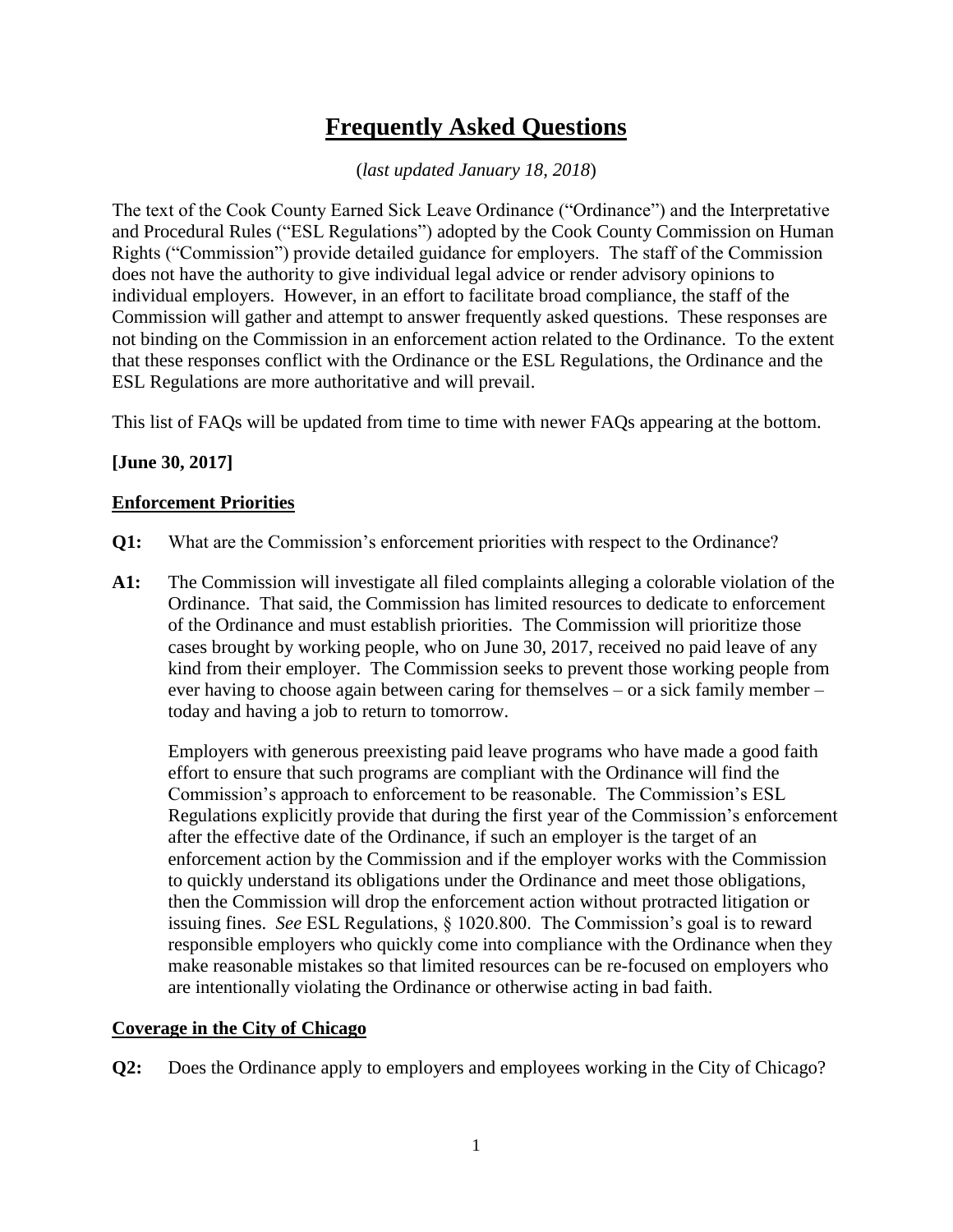**A2:** To the extent that an employee and employer are both located in the City of Chicago, enforcement of earned sick leave obligations lies with the City of Chicago's Department of Business Affairs and Consumer Protection ("BACP") under the City of Chicago's Paid Sick Leave Ordinance. *See* ESL Regulations, § 1010.100.

There are some limited circumstances in which BACP may not have jurisdiction to hear a claim by employees working in the City of Chicago under the City's Ordinance, but the Commission will have jurisdiction to hear the claim under the County's Ordinance (*e.g.*, an employer in suburban Cook County that sends its employees into the City of Chicago to work or an employer in the City of Chicago that sends its employees into suburban Cook County to work). In those instances, an employer who can demonstrate that its treatment of its employees complies with the City's Paid Sick Leave Ordinance (and/or any interpretative rules issued by BACP) has an absolute defense against the Commission finding a violation of the County's Ordinance.

In other words, the Commission will generally not find that an employer who is complying with the City's substantially similar Paid Sick Leave Ordinance has violated the County's Ordinance.

# **Posting Notice at Places of Business in Chicago**

- **Q3:** Do employers in the City of Chicago need to post both the City and the County's notice of rights?
- **A3:** If an employer in the City of Chicago does not have employees who work in suburban Cook County, it is not necessary to provide a separate notice of rights under the County's Ordinance to employees. If, on the other hand, employees may work in suburban Cook County, a Chicago-based employer should notify employees about how to contact the Commission to file a complaint under the County's Ordinance. *See* ESL Regulations, § 700.100.

A Chicago-based employer can achieve this by posting a separate notice of rights related to the County's Ordinance or can take the opportunity to draft a single notice that references both the County Ordinance and the City's Paid Sick Leave Ordinance.

#### **Coverage in "Opt Out" Suburban Municipalities**

- **Q4:** Does the Ordinance apply to employers and employees working in "opt out" suburban municipalities?
- A4: To the extent that an employee and employer are both located in a suburban municipality that has lawfully preempted the Ordinance, the employer has no earned sick leave obligations for the Commission to enforce. *See* ESL Regulations, §§ 310.100(C), 310.300(A), 320.100(B), 400.200(C).

There are some limited circumstances, however, in which an employer in a suburban municipality that has lawfully preempted the Ordinance may have obligations under the County Ordinance. For example, an employer in such a jurisdiction may send its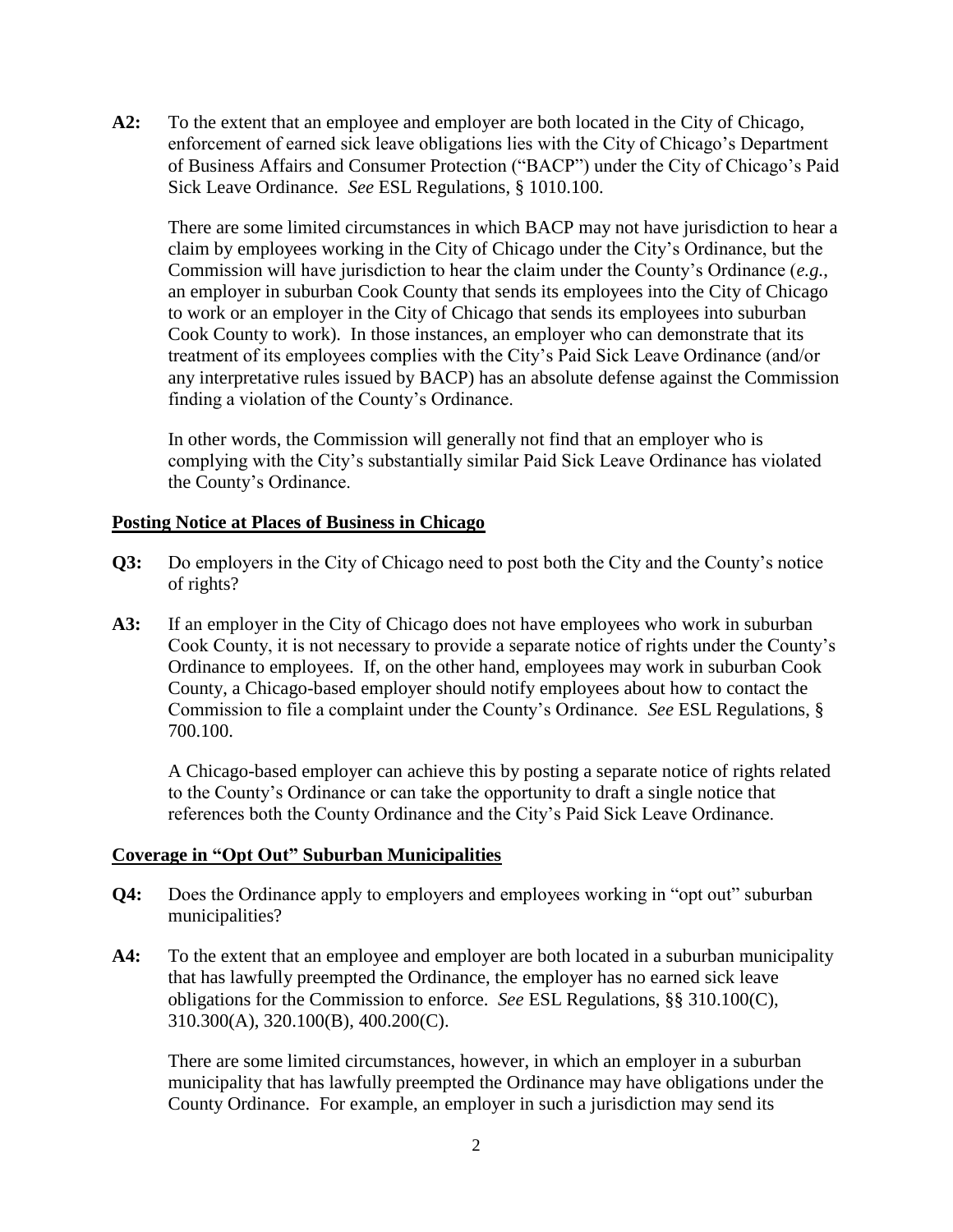employees to another municipality or unincorporated area in Cook County where the County's Ordinance applies. Such employees could become covered by the Ordinance and entitled to accrue and use earned sick leave on the basis of this work outside of the "opt out" municipality. Such employees can seek enforcement of those rights by the Commission even though the employer is located in a suburban municipality that has otherwise lawfully preempted the Ordinance.

In addition, not every community that has purported to opt out of the Ordinance has lawfully preempted the Ordinance. For example, non-home rule municipalities may lack the authority to pass a sick leave ordinance that would preempt the County's Ordinance. The Commission urges employers who are relying on legislation from a suburban municipality to relieve them of any obligations under the Ordinance to consult with an attorney.

Suburban municipalities that have purported to opt out of the Ordinance are not required to notify the Commission of this decision. The Commission will instead rely on employers located in these municipalities to raise the existence of such legislation as an affirmative defense to any enforcement action by the Commission, as appropriate.

# **Use-or-Lose Carried Over Sick Leave**

- **Q5:** Can an employer require that an employee use time carried over from the prior accrual period by the end of the current accrual period or otherwise forfeit these carried over hours?
- **A5:** No. An employer may not require that an employee forfeit accrued earned sick leave if it is not used other than by operation of the carryover rules described in ESL Regulations, § 400.600. Note that while the Ordinance does not have an explicit cap on the size an employee's earned sick leave bank, the most a Non-FMLA-Eligible employee can ever have available to her at any time is 60 hours (*i.e.* maximum carryover of 20 hours, plus 40 hours accrued in any given year). The most an FMLA-Eligible employee can ever have available to her at any time is 100 hours (*i.e.* maximum carryover of 60 hours, plus 40 hours accrued in any given year). Accrued earned sick leave that is unused and carried over from accrual period to accrual period will eventually bump up against these mathematical caps and be forfeit as a result of the operation of the Ordinance's exact procedure for carryover.

#### **Available Accrued or Carried Over Sick Leave versus Maximum Use Per Accrual Period**

- **Q6:** If an employee has more than 40 hours of sick leave available to her because she has carried over accrued sick leave from a prior accrual period, can the employee use more than 40 hours of sick leave during the current accrual period?
- **A6:** Generally not. The design of the Ordinance is that under some circumstances an employee may have more earned sick leave available to her than she can use during the current year. This generally occurs when an employee carries over a large amount of unused accrued sick leave from a prior accrual period and then does not use this leave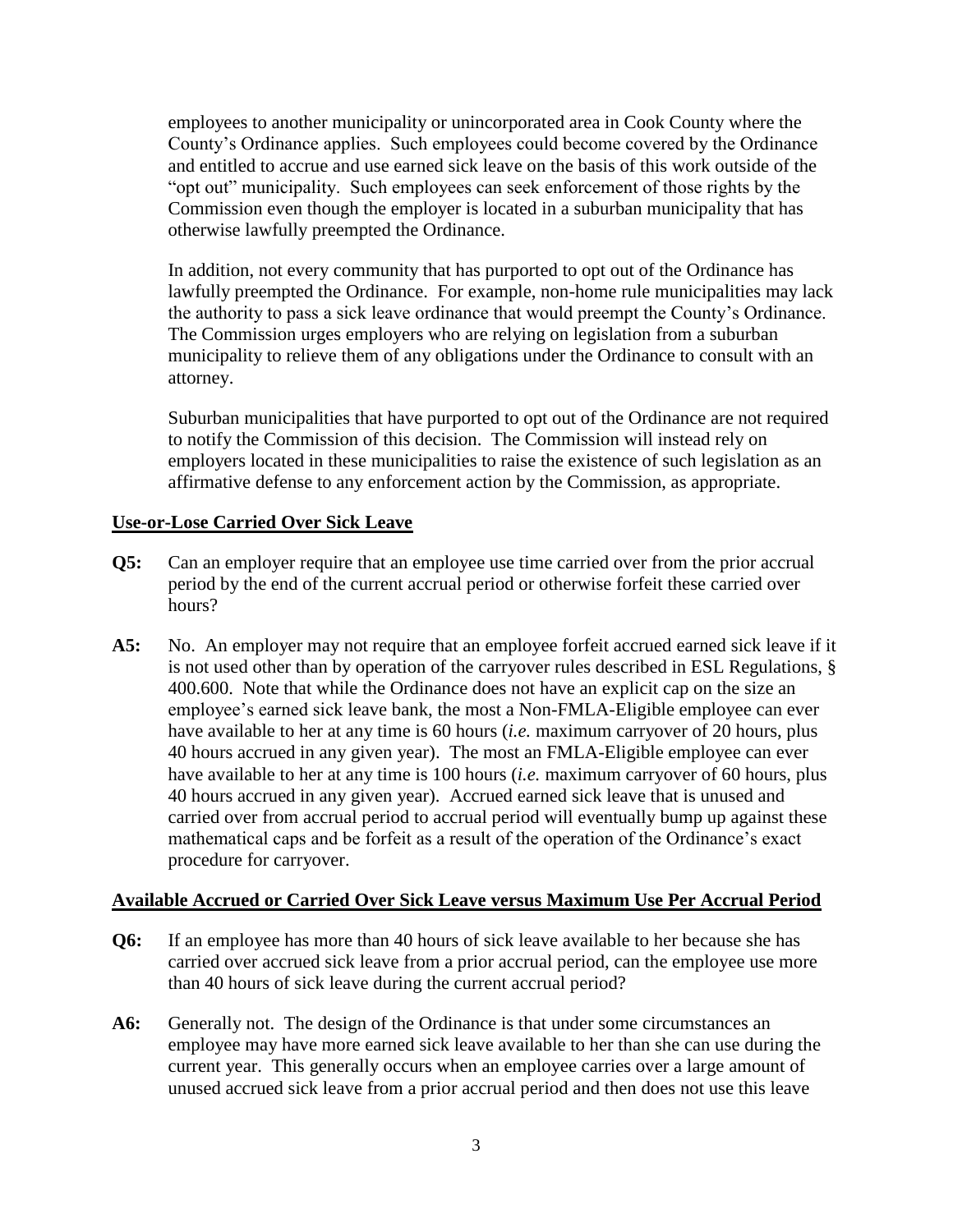while continuing to accrue additional earned sick leave in the current accrual period. Unused (or unusable) sick leave is carried over to the next accrual period.

There are two possible exceptions to this. First, the Ordinance sets the maximum use per accrual period at 40 hours, but an employer is free to increase this maximum use cutoff to a higher number if it is concerned about employees banking more sick leave than they can use in a year. *See* ESL Regulations, §§ 500.300, 600.100(5). Second, there is one circumstance in which an employer must allow an employee to use more than 40 hours of sick leave in a single year. This situation involves an FMLA-Eligible employee who has conserved her sick leave in the prior accrual period and who then needs to use 40 hours of sick leave for an FMLA purpose. An employer must allow such an employee to be able to use an additional 20 hours of paid sick leave. Note that if an FMLA-Eligible employee needs to use less than 40 hours of sick leave for FMLA purposes, the maximum use per accrual period would remain 40 hours.

# **Occasional Employees: Using Earned Sick Leave**

- **Q7:** Many employers that require complete coverage, such as hospitals or daycare centers, use a pool of occasional employees to provide coverage when regular employees are unavailable due to, for example, illness. If these substitute or back-up employees have earned sick leave by virtue of prior work for the employer, can they use earned sick leave when they are called in to provide coverage – necessitating that the employer find coverage elsewhere and compensate both its regular employee and its occasional employee for a sick day?
- **A7:** Occasional employees who meet the criteria for coverage set out in the Ordinance (*e.g.*, work for a Covered Employer for at least 80 hours in any 120-day period and work for the Covered Employer in Cook County for at least 2 hours in any 2-week period) are eligible to accrue and use earned sick leave like any other covered employee.

That said, whether an occasional employee can use sick leave to be compensated for an absence from work depends on whether the occasional employee was actually scheduled to work in the first place. An occasional employee who is on the employer's schedule (to provide coverage for another employee or otherwise) is entitled to compensation if she becomes ill and needs to use her accrued sick leave. An occasional employee who is not on the employer's schedule, however, cannot force the employer to compensate her when the employer offers to schedule her and the occasional employee indicates that she is too ill to accept.

#### **Existing Employees: Use Waiting Period**

- **Q8:** Can an employer make employees who are already employed in Cook County on July 1, 2017 (and who begin to accrue sick leave immediately under the Ordinance) wait 180 days before they can use any of that accrued sick leave?
- **A8:** The Ordinance gives employers the ability to establish a use waiting period of no more than 180 days from the start of the employee's employment. *See* ESL Regulations, § 500.200. That means that an employer can make a new employee hired after July 1, 2017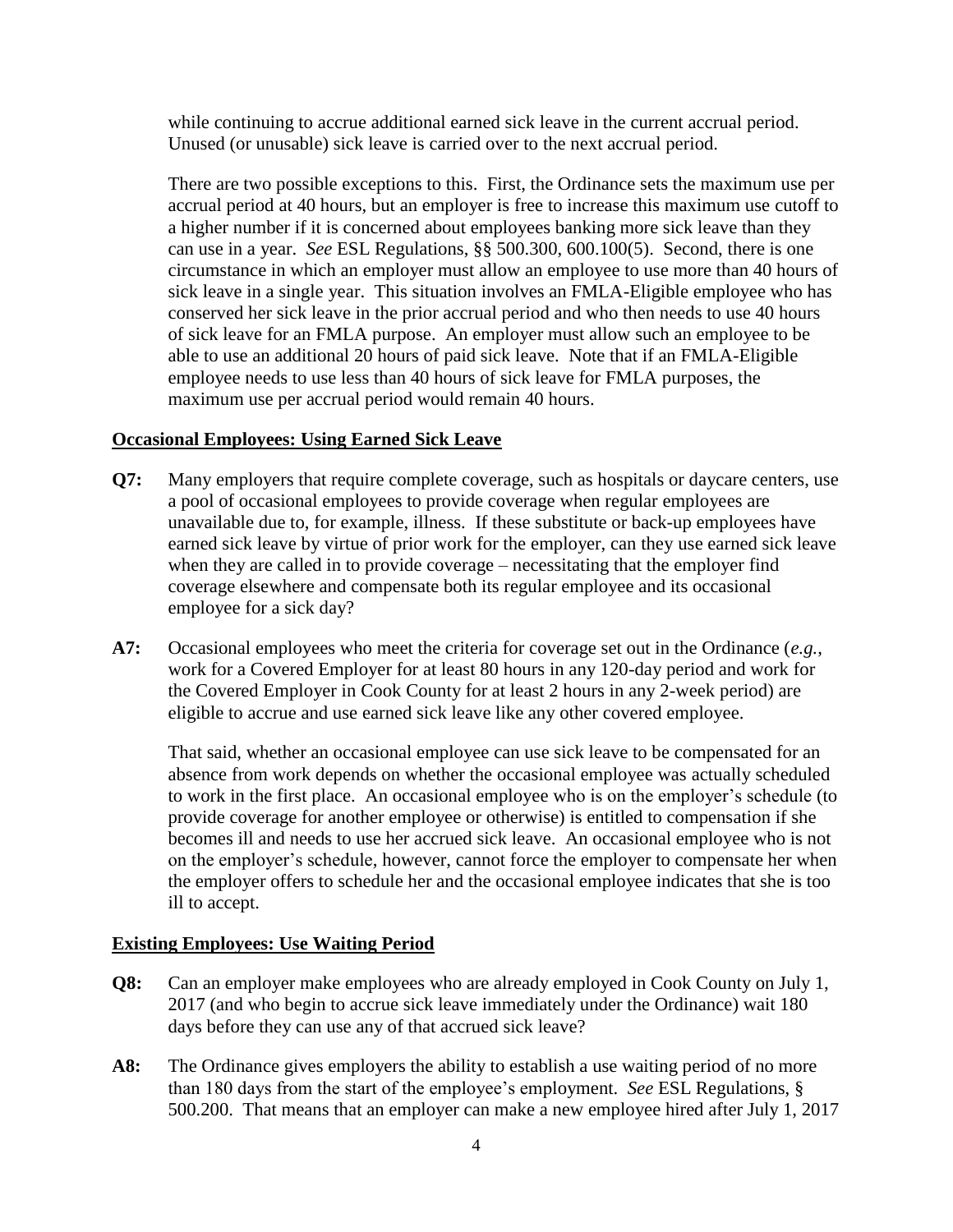wait up to 6 months before she can use any of her accrued sick leave. It also means that if an existing employee was hired prior to January 2, 2017, she will be able to use any sick leave that she accrues under the Ordinance immediately after July 1, 2017, even if the employer has adopted a 180-day Use Waiting Period.

# **Using Earned Sick Leave Accrued in Cook County, Outside of Cook County**

- **Q9:** If an employee, who works for an employer in Cook County and has accrued sick leave under the Ordinance, is permanently transferred to a job site outside of Cook County by the same employer, can the employee continue to use sick leave and carryover unused sick leave from one accrual period to the next?
- **A9:** Yes. Once an employee has accrued sick leave under the Ordinance, she can use that sick leave while working for the same employer anywhere, including outside of Cook County or within the borders of a municipality that has lawfully preempted the Ordinance. *See* ESL Regulations, § 310.300(C). If such an employee does not use her earned sick leave, her employer should allow unused earned sick leave to continue to rollover pursuant to the Ordinance's carryover rules (*i.e.* halve the unused bank of sick leave each year) even though the employee no longer accrues new sick leave on the basis of work outside of Cook County.

# **Collective Bargaining Agreements That Contain Sick Leave Provisions**

- **Q10:** If a collective bargaining agreement entered into prior to July 1, 2017 contains provisions that address paid sick leave, but does so in a manner that is less generous than the Ordinance, does the Ordinance apply to the employees covered by the collective bargaining agreement to bring them up to the statutory minimum?
- **A10:** No. The Ordinance does not apply to employees whose employment relationship is governed by a *bona fide* collective bargaining agreement as of July 1, 2017, even if that agreement does not include paid sick leave provisions or provides paid sick leave benefits that are less generous than those established by the Ordinance.

When bargaining re-opens after July 1, 2017, the Ordinance will then apply to raise the contractual sick leave benefits up to the floor established by the Ordinance unless the parties to the collective bargaining explicitly include language opting out of the protections of the Ordinance into the collective bargaining agreement. *See* ESL Regulations, § 330.100.

#### **Employer's Ability to Require Documentation**

- **Q11:** What documentation is an employer allowed to require from an employee when they use their earned sick leave benefits under the Ordinance?
- **A11:** An employer may require the following documentation to verify that earned sick leave is being used for permissible purposes *only* when an employee is absent for *more* than three consecutive workdays: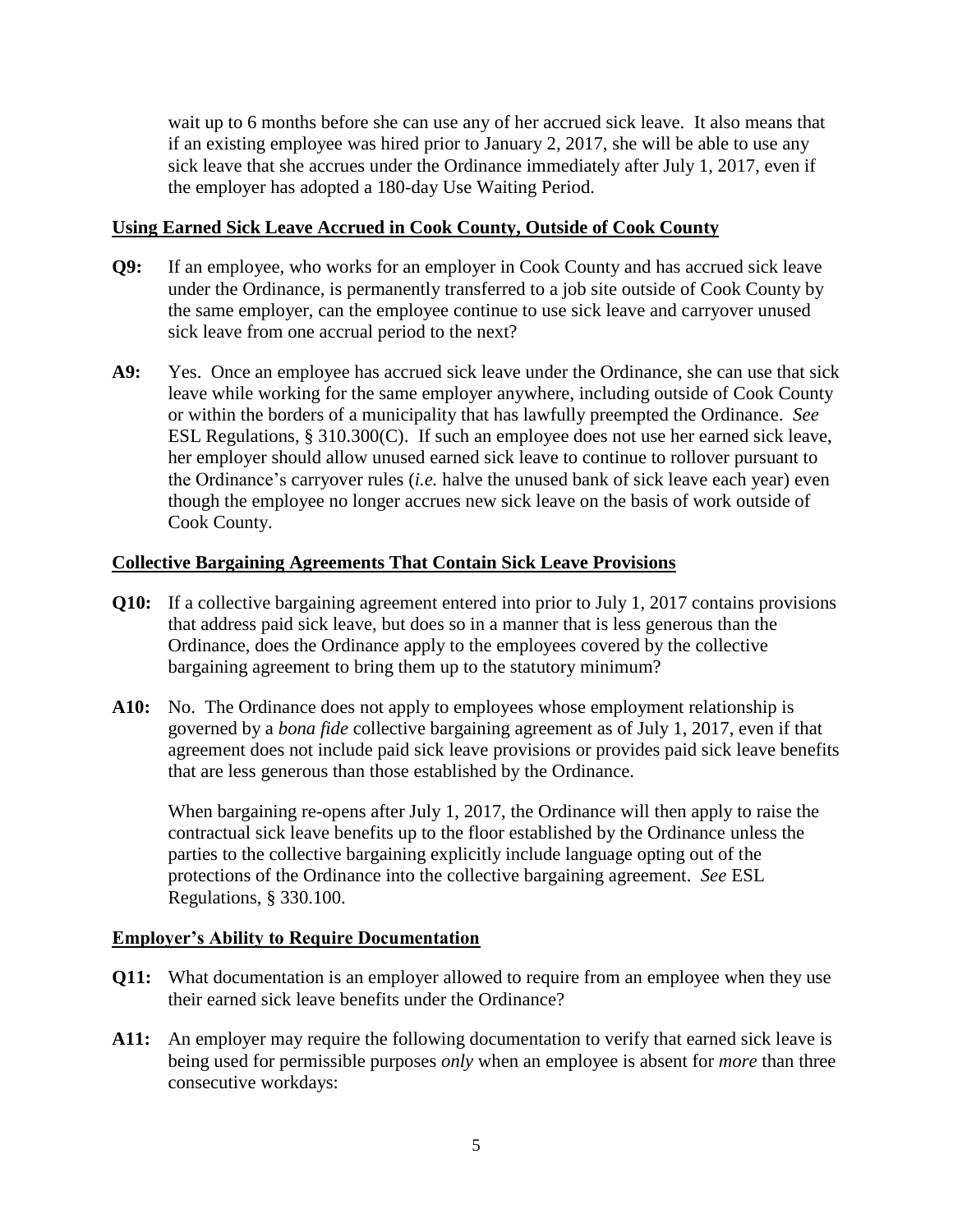- For time used in connection with an injury, illness or other health condition, an employer may require that an employee provide a note signed by a licensed health care provider; however, the employer may not require that such a note specify the nature of the employee's or his or her family member's injury, illness, or condition, except as required by law;
- For time used in connection with domestic or sexual violence, an employer may require that an employee provide a police report, court document, a signed statement from an attorney, a member of the clergy, or a victim services advocate, or any other evidence that supports the employee's claim, including a sworn declaration or affidavit from him or her or any other person who has knowledge of the circumstances; and
- For time used in connection with the federal Family and Medical Leave Act ("FMLA"), a Covered Employer may require a Covered Employee to provide the type of documentation that is required for leave under the FMLA.

An employer cannot delay the use of earned sick leave or delay the payment of wages due during an absence allotted by the Ordinance on the basis that the employer has not yet received required documentation. The Commission, however, will not protect an employee from discipline, including termination, for failure to provide requested documentation where the employer has given the employee a reasonable period of time to produce any requested documentation.

Although an employer cannot *require* documentation from an employee to prove that earned sick leave was used for a proper purpose for absences of three consecutive workdays or less, an employer may demonstrate that an employee has misused earned sick leave by referencing any other documentation obtained from any other source that is not the employee. Moreover, the Commission encourages employees to document the appropriateness of earned sick leave used. *See* ESL Regulations, § 500.700.

#### **Equivalent Alternatives Not Mentioned in the ESL Regulations**

- **Q12:** Are the "equivalent alternatives" described in Rule 600.300 of the Commission's ESL Regulations, the only ways in which an employer can deviate from the accrual, carryover and use rules set out in the Ordinance without actually violating the Ordinance?
- **A12:** During public rulemaking, the Commission was asked to opine on the permissibility of a number of specific alternative procedures for ensuring that covered employees received earned sick leave. These procedures are set out in Rule 600.300 of the Commission's ESL Regulations. But the Commission did not intend Rule 600.300 to be exclusive or exhaustive such that any other methodology is *per se* impermissible simply because it is not mentioned explicitly in that section.

Instead, it is the Commission's position that employers are free to adopt other alternative practices. The Commission will treat those alternative practices as permissible so long as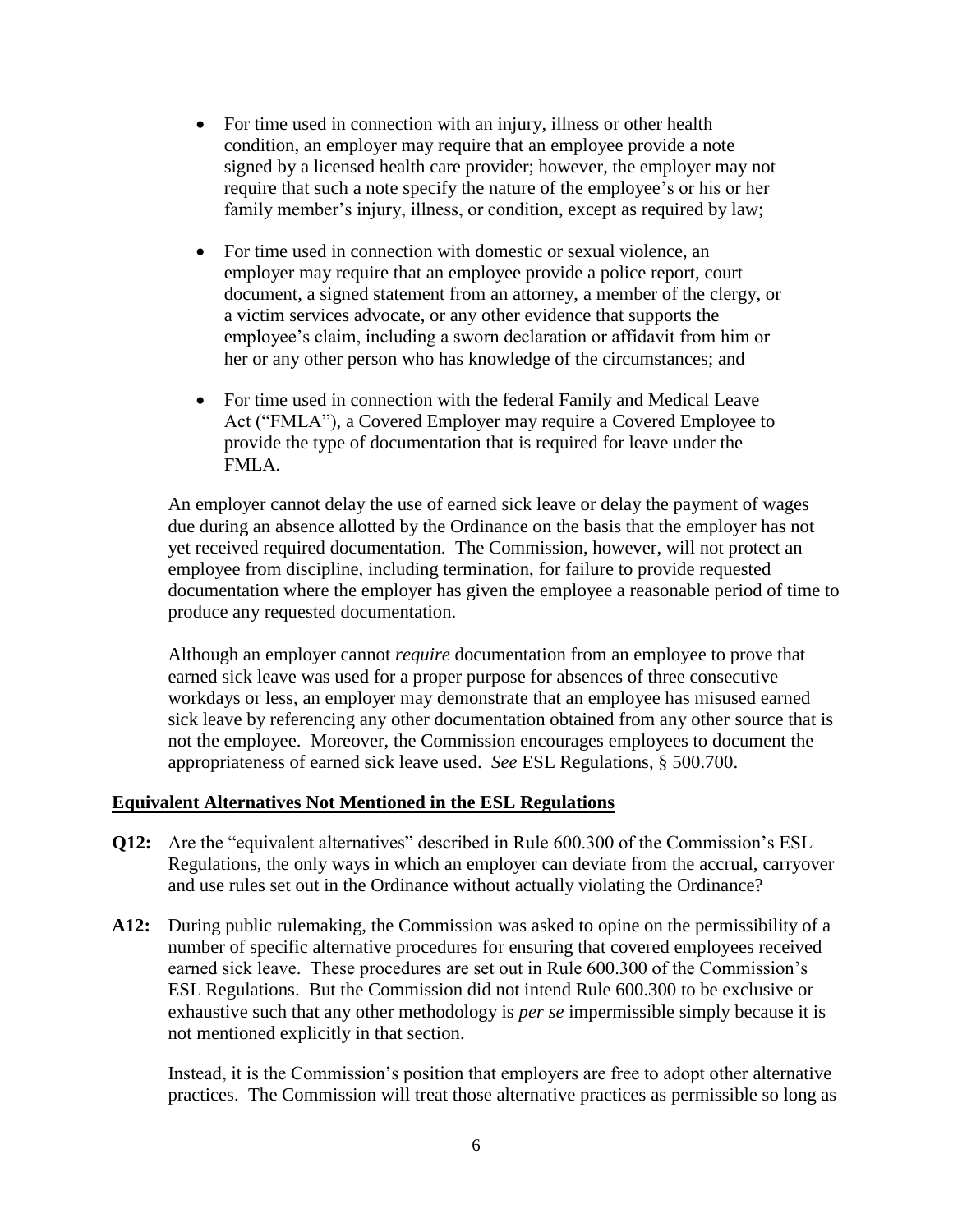such an employer's employees are not worse off than they would be had the employer followed the accrual and carryover procedures exactly as those procedures are laid out in Ordinance.

For example, if an FMLA-Eligible Covered Employee can only use a maximum of 60 hours of Earned Sick Leave in a year, such an employee is not worse off than she would be under the exact procedures for accrual, carryover and use set out in the Ordinance if her employer provides 60 hours of earned sick leave at the start of each year that can be used for both FMLA and non-FMLA purposes. Such an employer could forgo, without violating the Ordinance, awarding employees additional paid leave based on the number of hours the employee works during the year, carryover of unused sick time at the end of the year and tracking of whether hours available to such an employee can be used for FMLA or non-FMLA purposes.

The Commission also suggests that if an employer is using an equivalent alternative practice to meet its obligations under the Ordinance, then the employer should explain this practice on the notice of rights and posting made available to its covered employees. Doing so in advance will reduce the likelihood of unnecessary litigation.

# **PTO Policies**

- **Q13:** May a Covered Employer meet its obligations under the Ordinance by providing Covered Employees with Paid Time Off ("PTO") that can be used for any purpose instead of creating a separate category of paid leave that can only be used when an employee is sick?
- **A13:** Covered Employees may continue to use (or implement) PTO policies in lieu of dedicated sick leave. *See* ESL Regulations, § 600.300(D). Such employers should carefully review these policies, however, to ensure that employees receive a number of hours of PTO sufficient to meet the employer's obligations under the Ordinance and that the policy does not impose burdens on the use of an employee's PTO (at least when it is being used in lieu of sick leave) that are greater than those allowed under the Ordinance. For example, an employer may need to adjust its PTO policy to eliminate the requirement that an employee provide advanced notice of an unforeseeable leave, provide documentation of brief illness absences or find coverage when taking PTO in lieu of sick leave. *See* ESL Regulations, §§ 500.600, 500.700, 900.100.
- **Q14:** Would an unlimited PTO policy be compliant with the Ordinance?
- **A14:** An employer that allows employees to use an unlimited number of hours of PTO in a year would satisfy its obligation under the Ordinance to ensure that employees receive a sufficient number of hours of earned sick leave, but such an employer would still have to review that PTO policy to ensure that that the policy does not impose burdens on the use of an employee's PTO (at least when it is being used in lieu of sick leave) that are greater than those allowed under the Ordinance as described in the response above. In addition, the Commission would prosecute a violation of the Ordinance where an unlimited PTO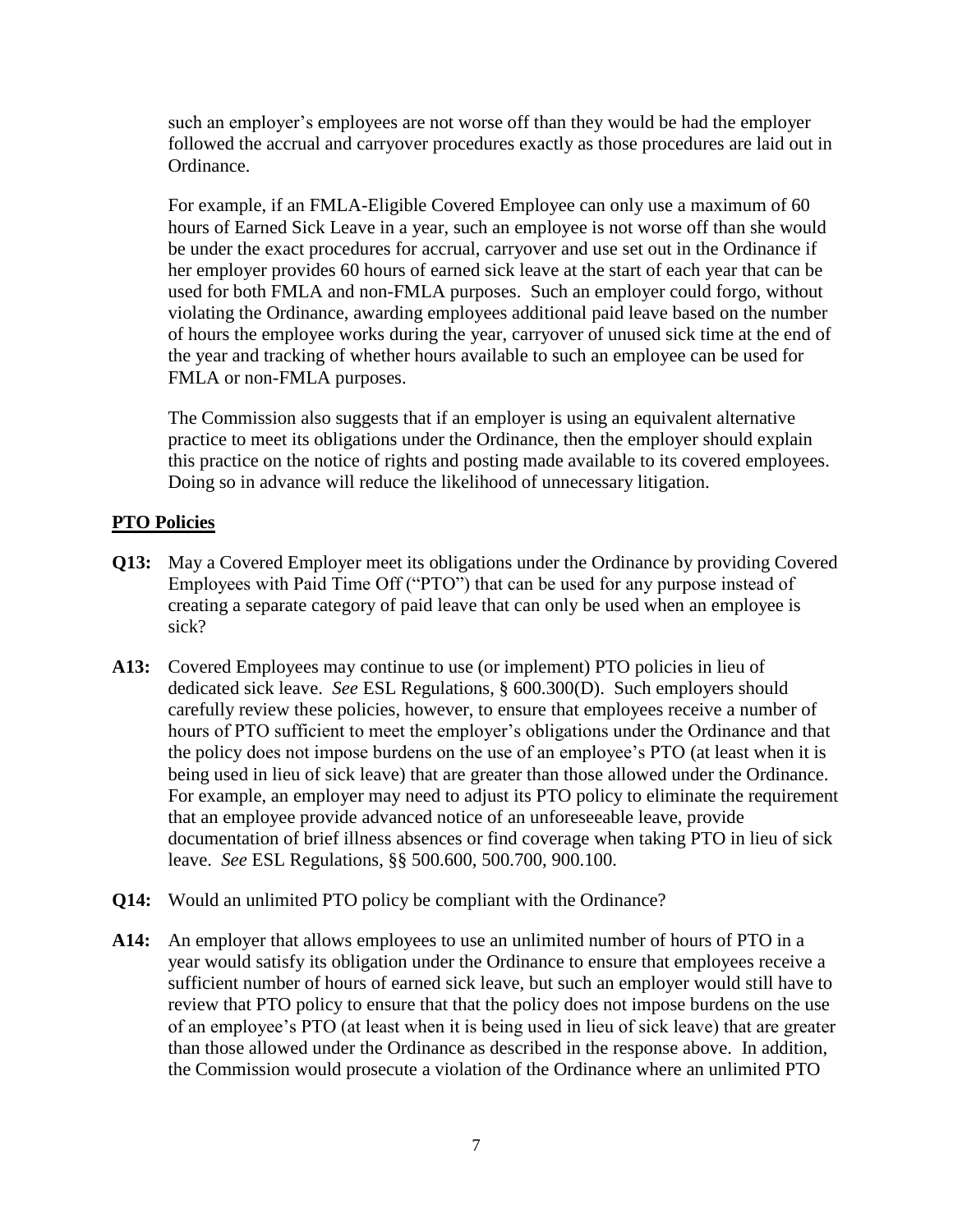policy was unlimited in name only and the employer made it difficult for employees to actually take paid time off for the purposes described in the Ordinance.

- **Q15:** If an employer frontloads 80 hours of PTO that can be used for both vacation and sick leave purposes during the year and the employee uses all 80 hours for vacation by midyear and then falls ill, must the employer provide the employee with additional PTO?
- **A15:** No. The Ordinance does not require an employer who has provided sufficient time that could be taken as sick leave with additional time if the employee does not conserve this time and instead uses it for some purpose other than sick leave.

# **No-Fault Attendance Policies**

- **Q16:** Can a no-fault attendance policy be made compliant with the Ordinance?
- **A16:** The Commission would examine a no-fault attendance policy to determine whether an employee is worse off under the particular policy than she would be under the exact procedures for accrual, carry over and use under the Ordinance. Such a policy could be compliant if employees received pay and did not receive "points" when they took off time for being sick.

Like a PTO program, the employer would have to pay attention to both the number of full pay/no points days employees received under a modified no-fault attendance policy, but would also have to modify the policy to the extent that it imposed burdens on employees that are impermissible under the Ordinance, such as excessive advance notice of foreseeable absences, documentation of the reason for the absence and/or a requirement that an employee find coverage for herself when she was taking sick leave pursuant to the Ordinance.

# **Adjusting Benefit Years**

- **Q17:** Can an employer use the same standard 12-month accrual period for all of its employees (*e.g.*, all employees cycling through their Earned Sick Leave Accrual Periods on the same calendar year or a fiscal year)?
- **A17:** The Commission recognizes that some employers may prefer to use (or to continue to use) the same standard accrual period for all its employees. Employers may do so without violating the Ordinance so long as their employees are not made worse off than they would be had the employer followed the exact procedures in the Ordinance that create an individualized 12-month accrual period for each individual employee. *See* ESL Regulations, § 600.300(E). This may require the employer to provide an individual employee greater benefits than the employee would otherwise be entitled to under the exact procedures of the Ordinance.

To illustrate, if an employer uses a standard benefit year of January 1 to December 31, a full-time employee who is hired on June 1, 2018 will be worse off on the employer's standard benefit year than she would be under the exact procedures in the Ordinance. That is because on December 31, 2018, she will have accrued 26 hours of sick leave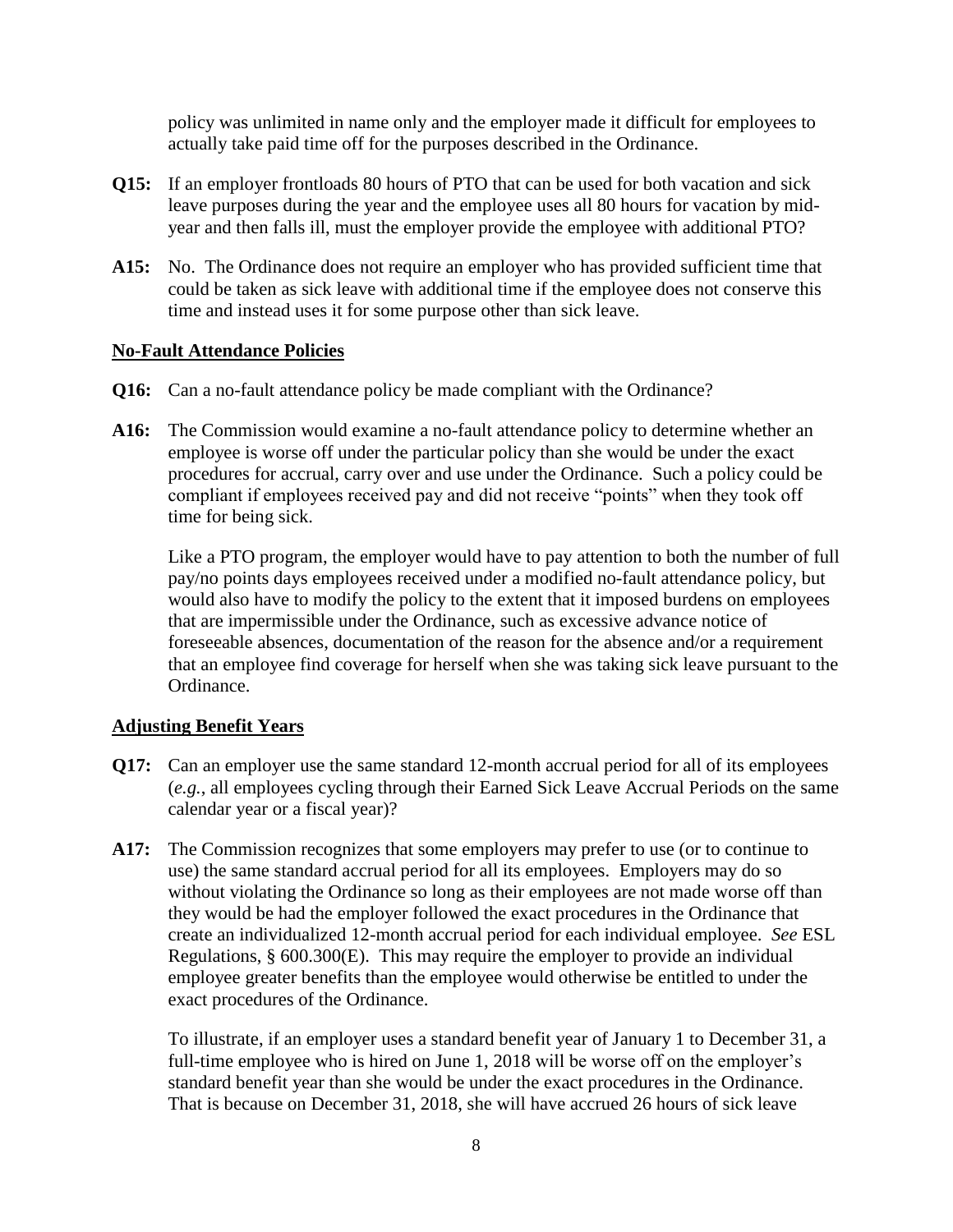based on 1,040 hours of work. Under the Ordinance procedures, she would continue to accrue sick leave (up to 40 hours) until May 31, 2019, but if the employer ends her accrual period on December 31, 2018, she will only have 13 hours of earned sick leave on January 1, 2019. If the employee then fell ill for three days (*i.e.* 24 hours of leave) in January under the Ordinance procedures, she would have sufficient earned sick leave banked. Under the employer's standard year, she would not.

One solution (there may be others) to making the employee at least as well off on a standard benefit year as she is under the Ordinance's individualized accrual periods is to let the employee, in her first year of employment, carryover all of her unused sick leave from one benefit year to the next. Thus, in the example, above an employee who did not lose half of her unused earned sick leave on December 31, 2018 does not have a basis to complain about her employer's use of a calendar year to standardize all employees' earned sick leave accrual periods. In subsequent years of employment, the employee would carryover unused sick leave under the ordinary carryover rules (*e.g.*, halve the unused earned sick leave bank).

- **Q18:** May an employer use an individualized 12-month accrual period for its existing employees, rather than use the Ordinance method of putting all existing employees on the effective date of the Ordinance on an accrual period that runs from July 1 to June 30?
- **A18:** Yes. An employer may do so using the same standard and equivalent practices described in the response above.

#### **Cannot Trade Off Minimal Characteristics of Earned Sick Leave**

- **Q19:** Is an employer who provides one hour of earned sick leave for every 45 hours worked (instead of every 40 hours) compliant with the Ordinance, if the employer also allows employees to accrue 45 hours of paid sick leave each year (instead of 40 hours)?
- **A19:** The Commission's approach to alternative practices is to consider whether at any given time an employee is worse off under the procedures adopted by the employer than she would be under the exact procedures for accrual, carryover and use under the Ordinance. Here, an employee may be better off if the Commission only considers the employee's position at the end of the accrual period because the employer has adopted a higher annual accrual cap. But earlier in the year (*e.g.*, after the first week), the employee would be worse off because the employer is using a lower rate of accrual. As such, the Commission would find that this employer's alternative practice violates the Ordinance.

Generally speaking, an employer cannot trade off the minimal characteristics of earned sick leave under the Ordinance (*e.g.*, accrual rate, maximum use per accrual period, accrual cap, *etc.*) against each other. Whatever alternative practice an employer adopts must be at least as good as earned sick leave under the Ordinance in all ways that may be relevant to an employee at any given time.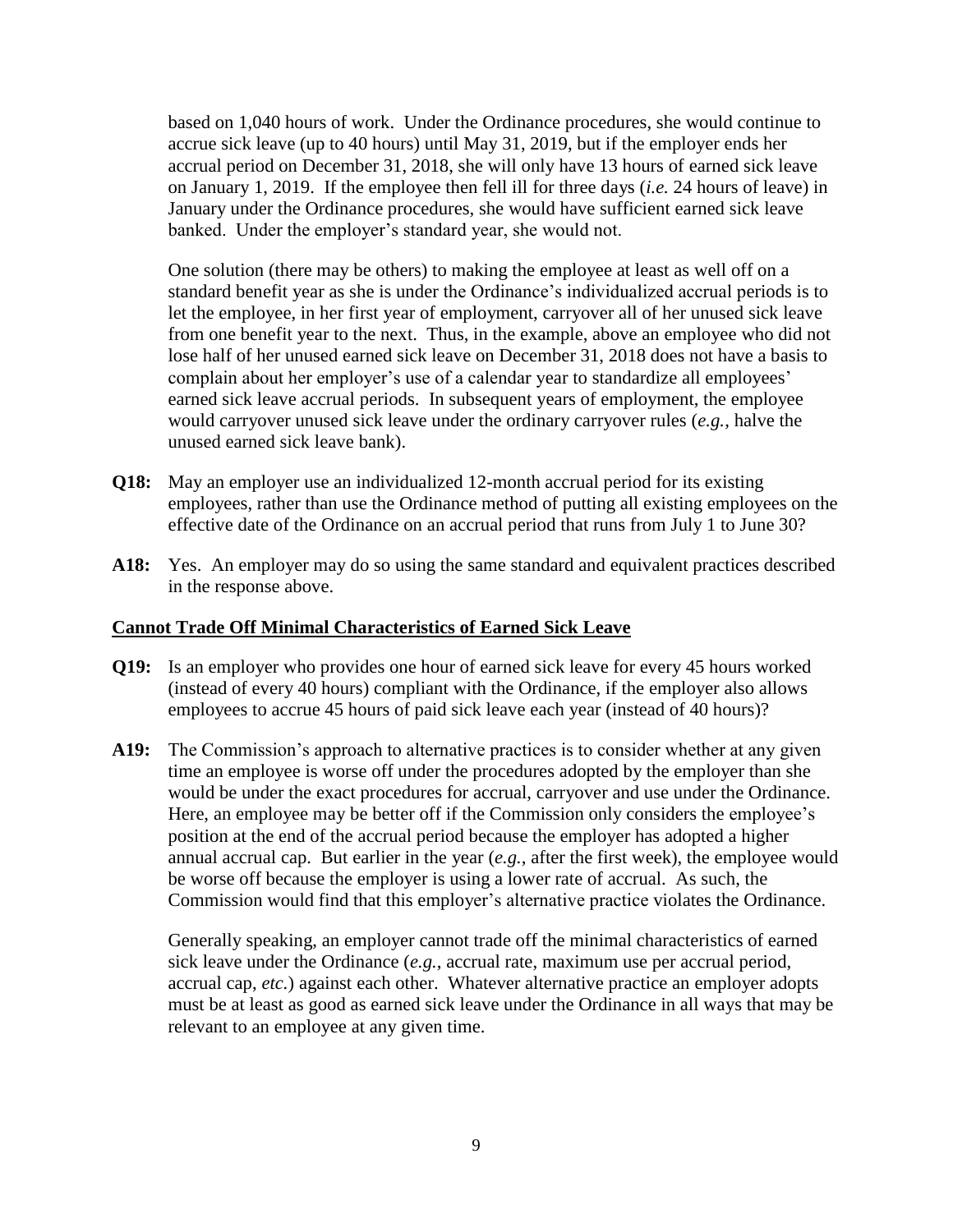#### **[July 10, 2017]**

#### **Re-Hired Employees**

- **Q20:** If an employer re-hires a former employee, is that employer responsible for providing the employee with any hours of earned sick leave that the employee accrued during her previous stint with the employer, but did not use?
- **A20:** No. An employer does not have any obligation under the County Ordinance to compensate a departing employee for unused accrued sick leave. *See* ESL Regulations, § 200.200.

In addition, if an employer re-hires an employee, the employer is not obligated to restore unused accrued sick leave to the employee from her first stint so that it is available to the employee for use in her second.

Note that the Commission does require that if an employer re-hires an employee *within 120 days* of that employee's date of separation from service, the employer cannot require that the re-hired employee re-establish her eligibility to accrue sick leave under the Ordinance or impose a new use waiting period on the employee. *See* ESL Regulations, § 310.400. The Commission will treat as a violation of the Ordinance any attempt by an employer to terminate and re-hire employees as a way of preventing employees from exercising their rights under the Ordinance.

- **Q21:** If an employer typically frontloads earned sick leave benefits for the entire benefit year, must an employer re-frontload the entire complement of hours for the year if an employee quits and is then re-hired in the same benefit year?
- **A21:** No. An employer who frontloads all sick leave benefits for employees at the start of each benefit year is not required to frontload a full year's worth of sick leave benefits for employees who are hired or re-hired in the middle of the benefit year. Instead, the employer can frontload fewer hours or have these employees earn sick leave on an accrual basis (accruing at least one hour of leave for every 40 hours worked in Cook County).

The Commission considers an employee who separates from service and is rehired by the same employer within 120 days to be continuing her original employment for the employer. *See* ESL Regulations, § 310.400. As such, an employer is not required to allow an employee re-hired within 120 days of separation from service in the same accrual period to use additional sick leave in her second stint if she already used the maximum amount of sick leave for the accrual period during her initial employment. *See* ESL Regulations, § 500.300.

Similarly, an employer is not required to allow an employee re-hired within 120 days of separation from service in the same accrual period to accrue additional sick leave if she already accrued the maximum amount of sick leave for the accrual period during her first stint. *See* ESL Regulations, § 400.500.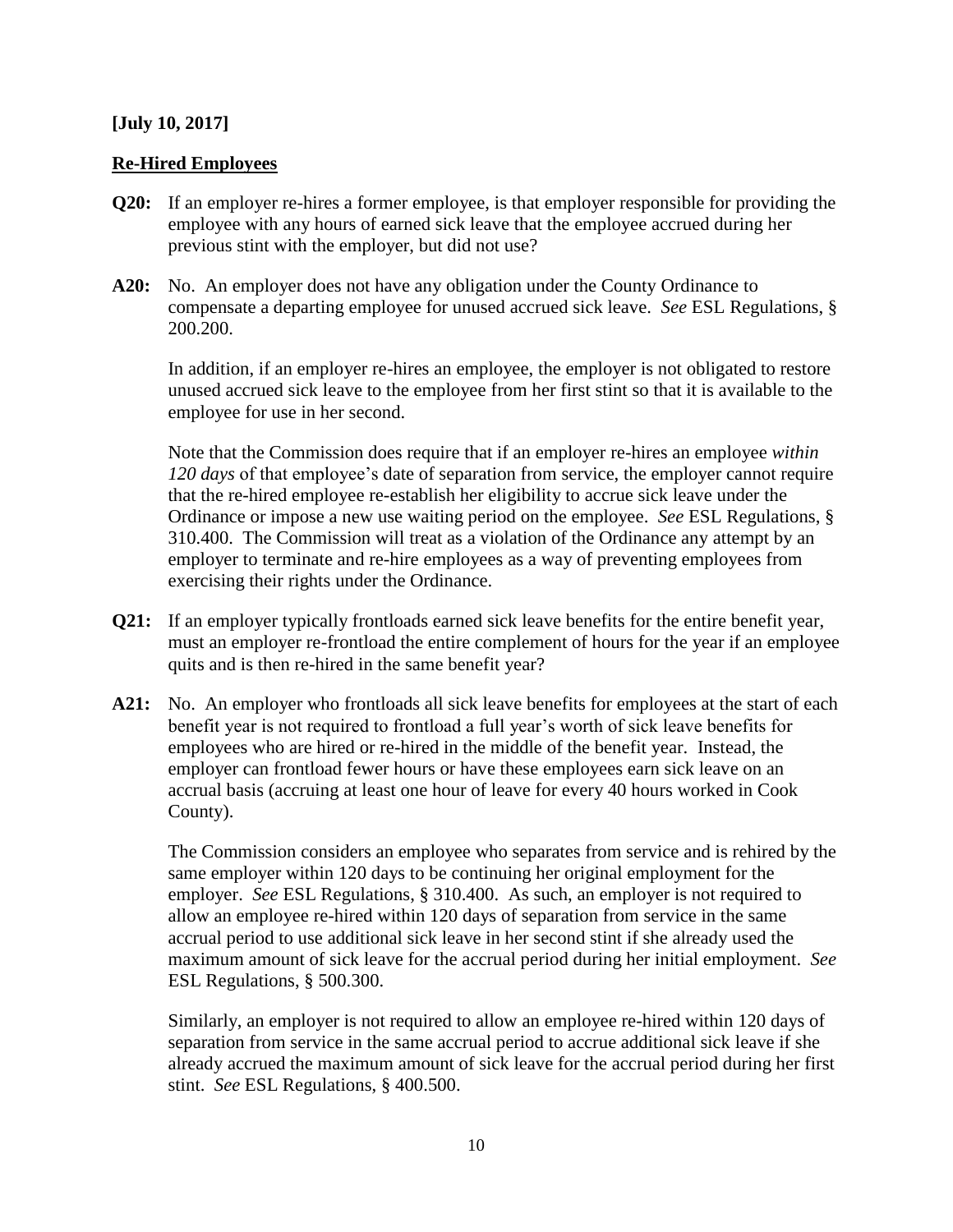Again, the Commission may take a different approach in any particular case if there is evidence that the employer separated the employee from service as a way of preventing the employee from exercising her rights under the Ordinance.

#### **Fractional Accrual of Earned Sick Leave**

- **Q22:** Can an employee who has only worked 39 hours in a week require her employer to award her 0.975 hours of earned sick leave?
- **A22:** No. The Ordinance does not require an employer to award sick leave to an employee in less than whole hour increments. *See* ESL Regulations, § 400.200(E). An employee who worked 39 hours in a week would not be entitled to any sick leave until she worked at least one additional hour for her employer in Cook County.

# **Covered Employees**

- **Q23:** Is an employee covered by the Ordinance when she works for her employer in Cook County for at least 2 hours during any two-week period or when she works for her employer anywhere for at least 80 hours in any 120-day period?
- **A23:** An employee is covered by the Ordinance for the purpose of being able to accrue sick leave after working for her employer in Cook County for at least 2 hours during any twoweek period. *See* ESL Regulations, § 310.100. But such an employee cannot use any of the sick leave she accrues by virtue of being covered by the Ordinance unless she has also worked for her employer for at least 80 hours during any 120-day period. *See* ESL Regulations, § 310.300(B).

# **Annual Use of Earned Sick Leave Hours**

- **Q24:** Under the Ordinance, what is the maximum number of hours of earned sick leave an employee can use during a single year?
- **A24:** Employers can set the maximum number of hours of earned sick leave that their employees can use each year so long as the employer sets that number higher than the floor established for annual use by the Ordinance. *See* ESL Regulations, § 600.100. The floor is 40 hours per year for non-FMLA-eligible employees. *See* ESL Regulations, § 500.300(A)-(B).

The floor is the same for FMLA-eligible employees, except in one circumstance. That one circumstance is that if an FMLA-eligible employee carried over 40 hours of unused FMLA-Restricted Earned Sick Leave from the previous accrual period and used all 40 hours of FMLA-Restricted Earned Sick Leave in the current accrual period, then the Ordinance requires that an employer let that employee use up to an additional 20 hours of sick leave in the current accrual period. *See* ESL Regulations, § 500.300(C).

To illustrate this exception to the typical 40-hour annual use cap: (1) if an FMLAeligible employee uses 35 hours of FMLA-Restricted Earned Sick Leave, she can only use an additional 5 hours of Ordinance-Restricted Earned Sick Leave in the same year;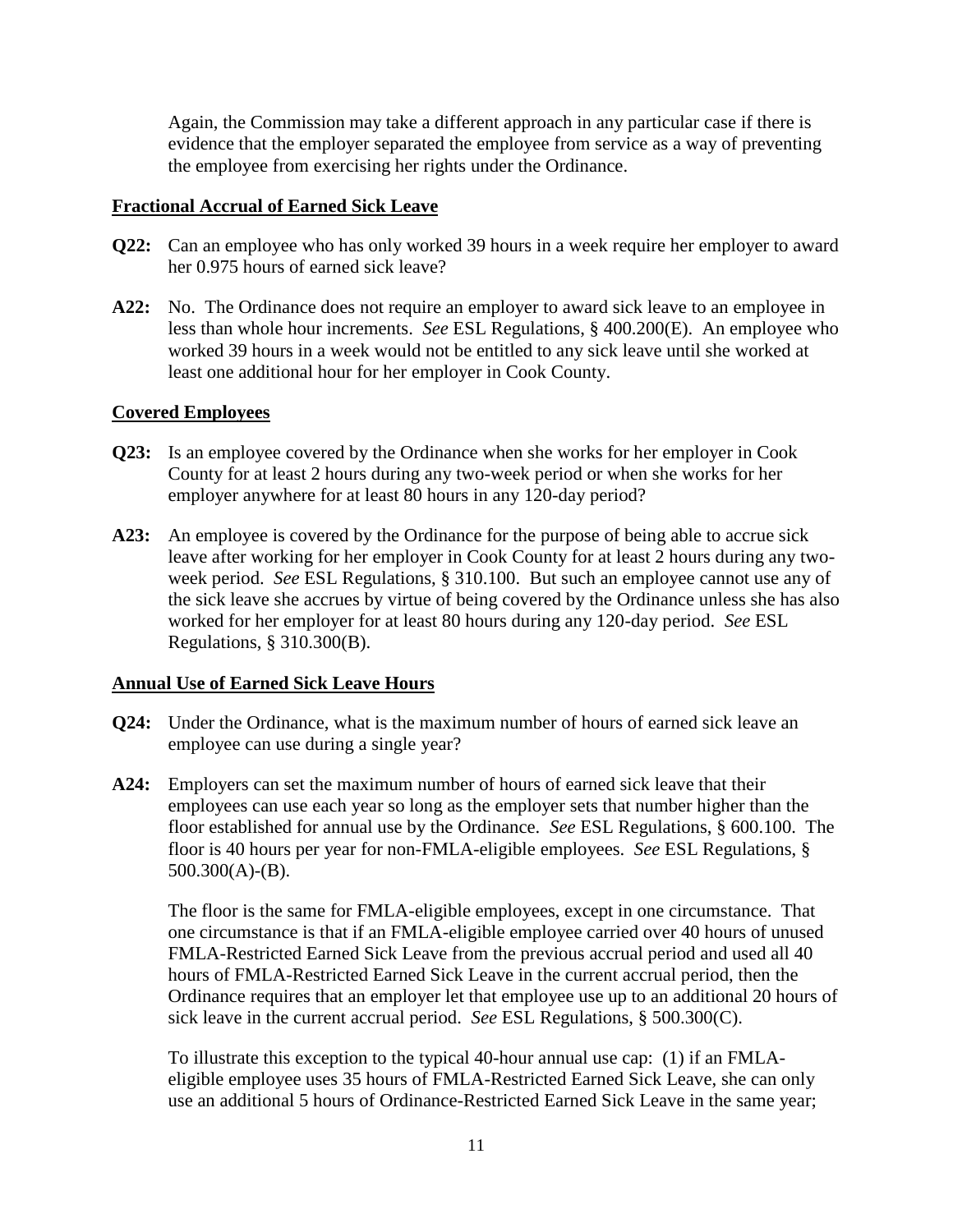(2) if an FMLA-eligible employee uses 35 hours of FMLA-Restricted Earned Sick Leave and then uses an additional 5 hours of FMLA-Restricted Earned Sick Leave, she can then use up to 20 hours of additional Ordinance-Restricted Earned Sick Leave in the same year, if she has it to use.

An employee is unlikely to know in advance how much sick leave she will use in a year and may take Ordinance-Restricted Sick Leave before taking FMLA-Restricted Sick Leave. Once an FMLA-eligible employee uses more than 20 hours of Ordinance-Restricted Sick Leave in a year, her maximum annual use will be capped under the Ordinance at 40 hours (unless the employer chooses to be more generous than the Ordinance). So long as an FMLA-eligible employee has not yet used 20 hours of Ordinance-Restricted Sick Leave in a year, an employer should let an FMLA-eligible employee who has carried over 40 hours of unused FMLA-Restricted Sick Leave from the previous accrual period use up to 40 hours of this time in the current year (in addition to any Ordinance-Restricted Sick Leave already used).

#### **[September 28, 2017]**

# **Employees Exempt from Coverage Under the Cook County Minimum Wage Ordinance**

- **Q25:** Are all employees who are exempt from coverage under the Cook County Minimum Wage Ordinance also exempt from coverage under the Cook County Earned Sick Leave Ordinance?
- **A25:** No. There are a number of employees (*e.g.*, employees under the age of 18, employees in their first 90 days of employment, persons employed as members of a religious organization) who are exempt from coverage under the Cook County Minimum Wage Ordinance, but remain eligible for coverage under the Cook County Earned Sick Leave Ordinance. *Compare* ESL Regulations, § 310.100(D) *with* MW Rule 3.05.

#### **Babysitters and Childcare Providers**

- **Q26:** Would an occasional babysitter be covered as an employee under the Ordinance or exempt as an independent contractor?
- **A26:** Independent contractors are not covered by the Ordinance, but whether someone is an employee or independent contractor depends on the application of a multi-factor, factintensive legal test. The primary consideration is whether the would-be employer has the right to control and supervise the work, not just as to the end result, but as to the means and manner of achieving that result. In most cases where a parent explicitly or implicitly maintains the right to provide detailed instructions for childcare to the babysitter (*e.g.*, when the sitter will put the children to bed, what the children can and cannot eat, what activities the children are and are not allowed to participate in), the babysitter would be considered an employee. In order to be eligible to accrue and use Earned Sick Leave benefits under the Ordinance, such an employee would have to meet the other criteria for coverage set out in ESL Regulations, §§ 310.100, 400.100, 500.200.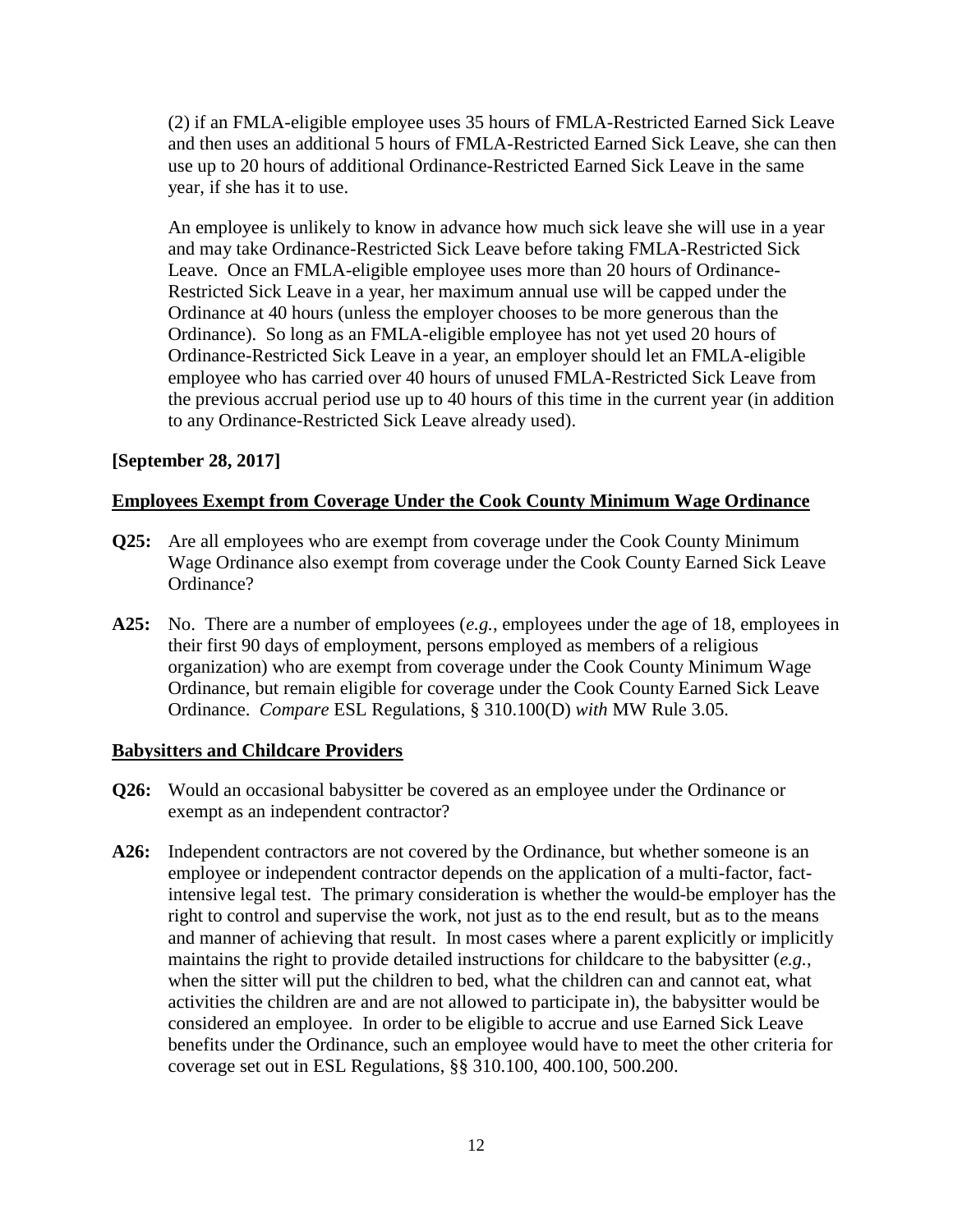#### **Interns**

- **Q27:** Are interns considered employees for the purpose of coverage by the Ordinance?
- **A27:** In making the determination of whether an intern is an employee for the purpose of the Ordinance, the Commission would follow the guidance set out by the U.S. Department of Labor for determining whether interns are entitled to the federal minimum wage. The U.S. Department of Labor considers all facts and circumstances in making this determination, but focuses particularly on six criteria:
	- 1. Whether the internship is similar to training which would be given in an educational environment;
	- 2. Whether the internship experience is primarily for the benefit of the intern or the employer;
	- 3. Whether the intern displaced regular employees or worked under the close supervision of existing staff;
	- 4. Whether the employer derived an immediate advantage from the activities of the intern or, on occasion, the employer's operations may have actually been impeded by the intern;
	- 5. Whether the intern is entitled to a job at the conclusion of the internship; and
	- 6. Whether the employer and the intern understood that the intern was not entitled to wages or other employee benefits for the time spent in the internship.

The federal government views the intern exception to be relatively narrow. Additional information about the federal approach can be found on the U.S. Department of Labor website: [https://www.dol.gov/whd/regs/compliance/whdfs71.htm.](https://www.dol.gov/whd/regs/compliance/whdfs71.htm)

# **Telecommuting**

- **Q28:** Would an employee's home office count as his or her employer's place of business for the purpose of determining eligibility and accrual of Earned Sick Leave if the employee works from home for an out-of-state employer?
- **A28:** The location from which an employee is telecommuting can be considered an employer's place of business if the employer requires the employee to telecommute from that location. *See* ESL Regulations, § 320.100(A). The Commission draws a distinction between circumstances when an employer without another physical place of business in Cook County *requires* an employee to telecommute from Cook County and circumstances when such an employer *permits* an employee to telecommute from Cook County. In the latter case, being in Cook County may be a benefit to the employee and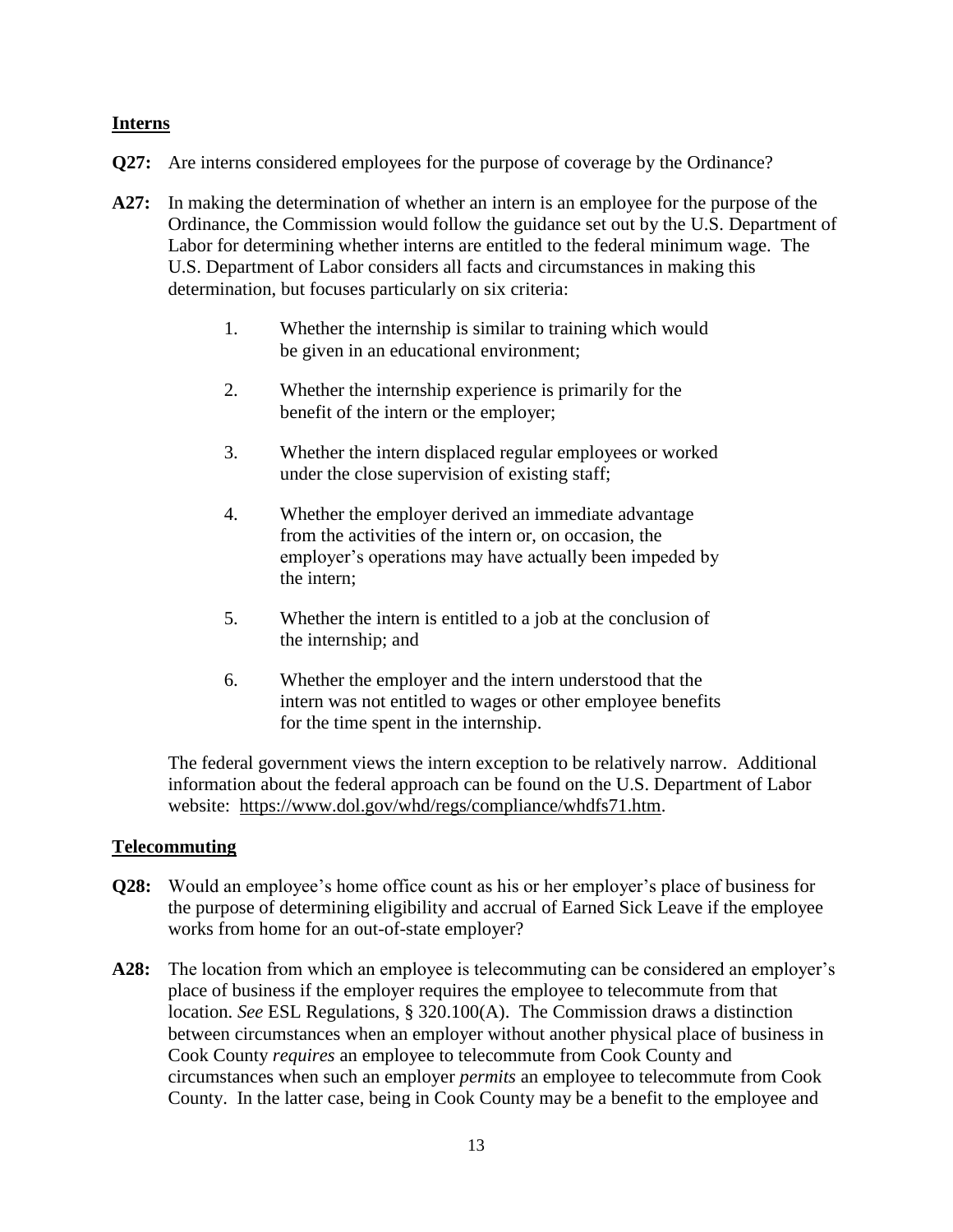the employer may not even be aware of the employee's location. In the former case, however, the employer is purposefully availing itself of Cook County in the same manner as employers who have opened physical locations in the County.

#### **Temporary Workers and Staffing Firms**

- **Q29:** Do temporary workers keep accruing earned sick leave hours when they go from assignment to assignment or do they start over each time they are assigned to new job location or company? What if a temporary worker is employed by a staffing firm located in a municipality that has lawfully preempted the Ordinance but is assigned to a job location or company in a municipality that has not lawfully preempted the Ordinance? Or vice versa?
- **A29:** The answer depends on who employs the temporary workers. There are two likely scenarios: one is that a temporary worker works for a temporary staffing firm and is assigned out to various job sites but remains an employee of the temporary staffing firm as she moves from assignment to assignment; the other is that the temporary worker works directly as an employee of the employer on the job site and changes employers as she changes job sites. In the former case, the temporary employee is likely to be with one employer long enough to receive Earned Sick Leave benefits. *See* ESL Regulations, § 320.200. In the latter case, she might not. Under the Ordinance, employers can adopt a written rule that employees have to wait up to 180 days after the start of their employment before they can use accrued sick leave. If the temporary worker works directly for employers who have this rule and never holds a job longer than six months, then it is likely that even if the employee is accruing sick leave, she will not, as a practical matter, ever be able to use it.

As to the location of the temporary staffing firm, under the Commission's interpretative regulations, the location of *an employer* in a municipality that has lawfully pre-empted the Ordinance is irrelevant. What matters is whether *the employee* is working in a municipality that has lawfully pre-empted the Ordinance. So as long as the temporary staffing company has a facility anywhere in Cook County, its employee-temporary workers will accrue sick leave when they are working in parts of the County where the Ordinance is in effect and they will not when they are working in parts of the County where a municipality has lawfully preempted the County Ordinance.

In addition to the possibilities of a temporary worker being an employee of the temporary staffing agency or the on-premises employer, there is a third possibility: the temporary staffing agency and the on-premises employer may be joint employers. Whether that is the case is a fact-intensive inquiry that depends on the degree of control both potential employers exercise over the employee. If both employers are joint employers then both the temporary staffing agency and the on-premises employer are responsible for meeting the duties of a covered employer under the Ordinance with respect to the temporary worker. *See* ESL Regulations, § 320.300.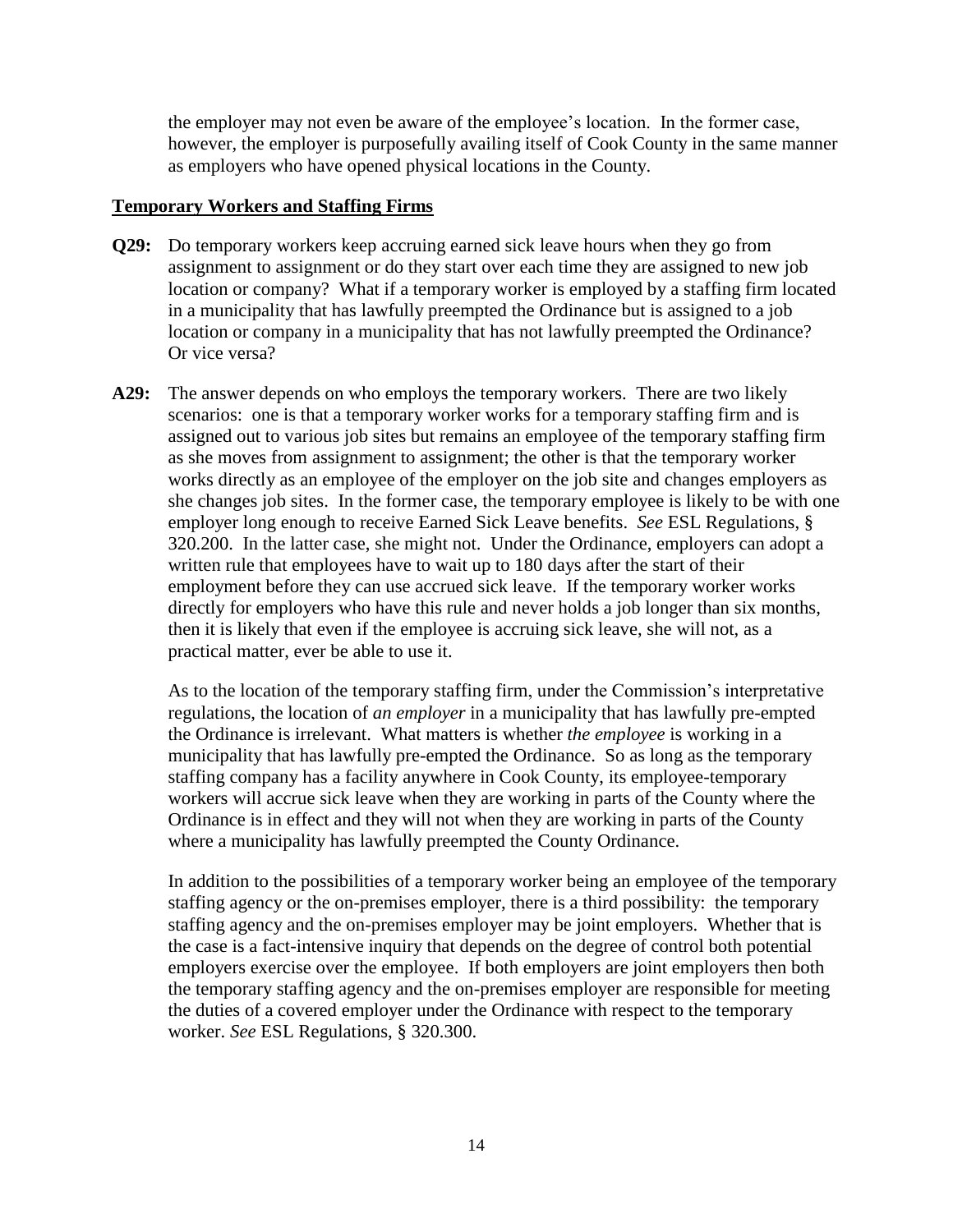# **School Closures Due to Inclement Weather**

- **Q30:** Would a school closure due to bad weather be considered a "public health emergency" within the scope of the scope of the Ordinance's list of permissible uses of Earned Sick Leave?
- **A30:** Section 42-3(c) of the Ordinance states that an employee may use Earned Sick Leave when she or a member of her family "is ill or injured, or for the purpose of receiving medical care, treatment, diagnosis or preventative medical care;" when she or a member of her family "is the victim of domestic violence . . . or is the victim of sexual violence or stalking;" and when "her place of place of business is closed by order of a public official due to a public health emergency" or when she "needs to care for a child whose school or place of care has been closed by order of a public official due to a public health emergency." The Ordinance defines a "public health emergency" as "an event that is defined as such by a Federal, State or Local government, including a school district."

Typically, the closure of a school for a "snow day" would not qualify as a "public health emergency." The Illinois Emergency Management Act, for example, limits the definition of a "public health emergency" to bioterrorism, "the appearance of a novel or previously controlled or eradicated infectious agent or biological toxin," a chemical attack or accidental release, a nuclear attack or accident, or a natural disaster. 20 ILCS 3305/4. The Commission, however, will defer to the characterization of the public official who orders the school closure. If, in the estimation of the government represented by that public official, the school is being closed for a "public health emergency," the Commission will treat the event as such for the purpose of enforcing the Ordinance.

# **[January 18, 2018]**

# **Minimum Increments of Usage**

- **Q31:** If an employer has set the minimum increment for using Earned Sick Leave at 4 hours and an employee works an 8-hour shift each day from 8:00 a.m. to 4:00 p.m., what can the employer do that is compliant with the Ordinance if the employee needs to go home sick at 2:00 p.m.?
- **A31:** The Ordinance allows an employer to establish the minimum increment in which Earned Sick Leave can be used, provided that the minimum increment is no greater than four hours, even if this minimum requirement requires a Covered Employee to sometimes use more Earned Sick Leave at a time than he or she would otherwise prefer. *See* ESL Regulation 500.400. In this example, the employer has at least two options if the employer does not wish to simply waive its 4-hour minimum increment requirement and allow the employee to use just the amount of Earned Sick Leave necessary to cover the remainder of her shift from 2:00 p.m. to 4:00 p.m. The employer could, for example, pay the employee for the 6 hours that she worked and then pay her for the additional 4 hours of Earned Sick Leave used (*i.e.* for 10 total hours on the day of the absence). Alternatively, the employer could pay the employee for the 6 hours that she worked and for the 2 hours of Earned Sick Leave used on the day of the absence, provided that the